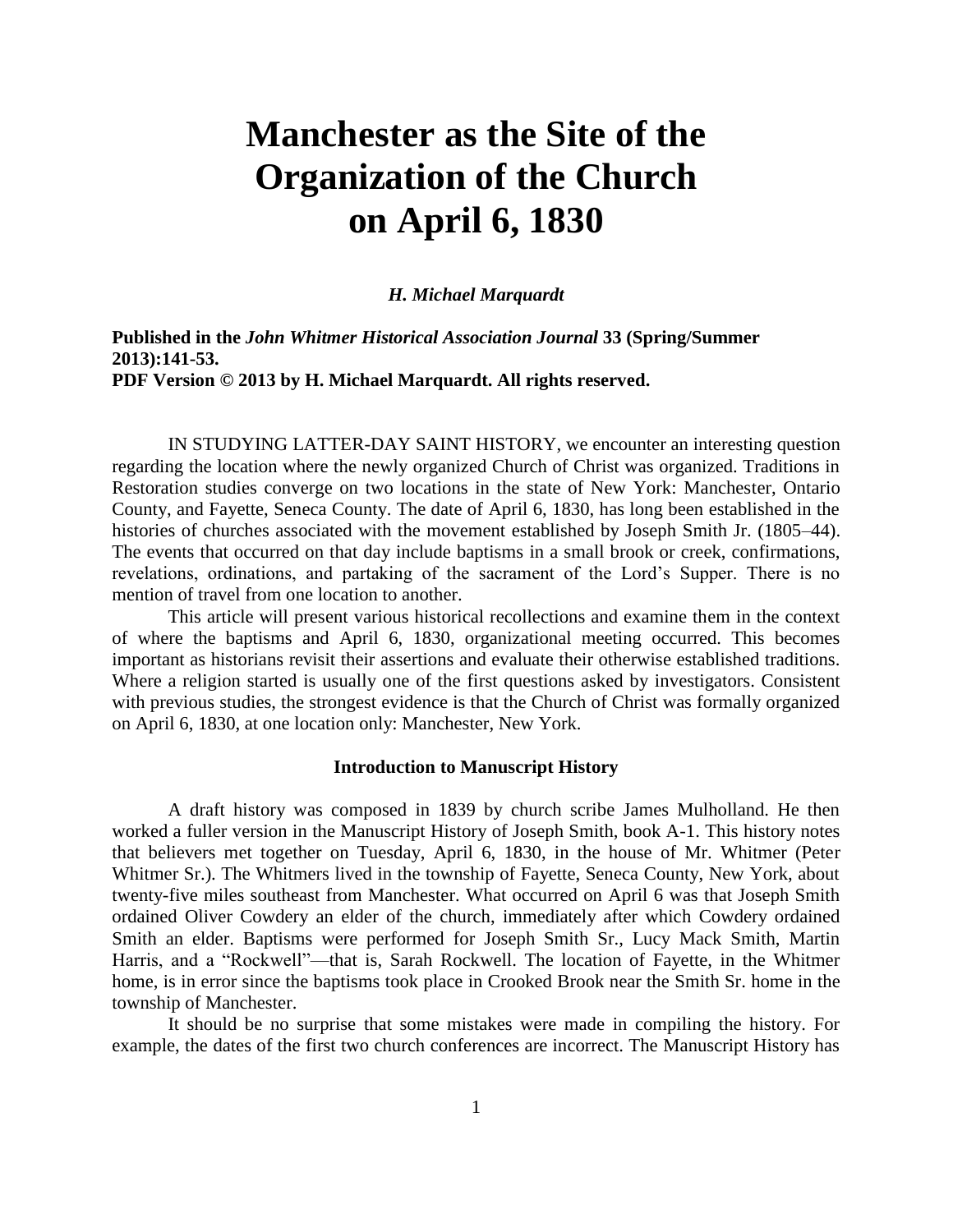"On the first day of June."<sup>1</sup> This should be June 9. For the second conference the history says "As a conference meeting had been appointed for the first day of September."<sup>2</sup> The conference actually commenced on September 26, a twenty-five-day difference.

Revelations were either listed or copied into the history, citing as the source the 1835 Doctrine and Covenants (D&C). This book compressed five revelations into one and omitted the day of the month the revelations were stated. The revelation regarding performing the ordinations of Cowdery and Smith contained no location in the 1835 D&C, section 46 (LDS section 21). The version of the revelation found in the Manuscript History when the revelation was copied included the addition of Fayette, Seneca County. Another revelation (LDS section 22) which previously was listed as stated in Fayette was reported in the Manuscript History to have been stated in Manchester. Though this portion of the history does not indicate the role Joseph Smith played in its production, it does follow the first printed location of Fayette that was mentioned in a May 1834 meeting.<sup>3</sup>

Book A-1 of the Manuscript History was first published starting in March 1842 as the "History of Joseph Smith" in the *Times and Seasons*, a newspaper printed in Nauvoo, Illinois. Over time the Fayette branch of the church in the Whitmer home took on a more important role. The first three church conferences were held in the Peter Whitmer home. That history is the source for the baptisms that were performed on April 11 and 18 in the township of Fayette. No source is given regarding who provided the names of those baptized on these two dates. The Whitmer family and friends had about thirteen baptisms performed in April. On April 11 Oliver Cowdery delivered the first discourse of the newly founded church as the "first preacher" (LDS D&C 21:12).

# **Joseph Knight Sr.'s Recollection**

Joseph Knight Sr. (1772–1847), who arrived with Joseph Smith at his father's home in Manchester, was present at the meeting where the church organization took place and wrote his account prior to his death in 1847. Knight cites two revelations related in Manchester, pages 174 and 177 in the 1835 Doctrine and Covenants (now LDS sections 19 and 21). He was present at the baptisms of Joseph Smith Sr. and Martin Harris. The following is an excerpt from Knight's account:

Now in the Spring of 1830 I went with my Team and took Joseph out to Manchester to his Fathers when we was on our way he told me that there must be a Church formed But Did not tell when.… we went home to his Fathers and Martin with us Martin Stayed at his Fathers and Slept in a bed on the flore [floor] with me.… in the after part of the Day Joseph and oliver Received a Commandment which is in Book of Covenants Page. 174 I stay[e]d a few Days wa[i]ting for Some Books to Be Bound. Joseph Said there must Be a Church Biltup [Built up] I had Be[e]n there Several Days old Mr Smith and Martin Harris

 $\overline{\phantom{a}}$ 

<sup>&</sup>lt;sup>1</sup> Manuscript History, bk. A-1:41, Church History Library, The Church of Jesus Christ of Latterday Saints, Salt Lake City, Utah, hereafter cited as Church History Library.  $^{2}$  Ibid., bk. A-1:54.

<sup>3</sup> "Communicated," *The Evening and the Morning Star* 2, no. 20 (May 1834): 160.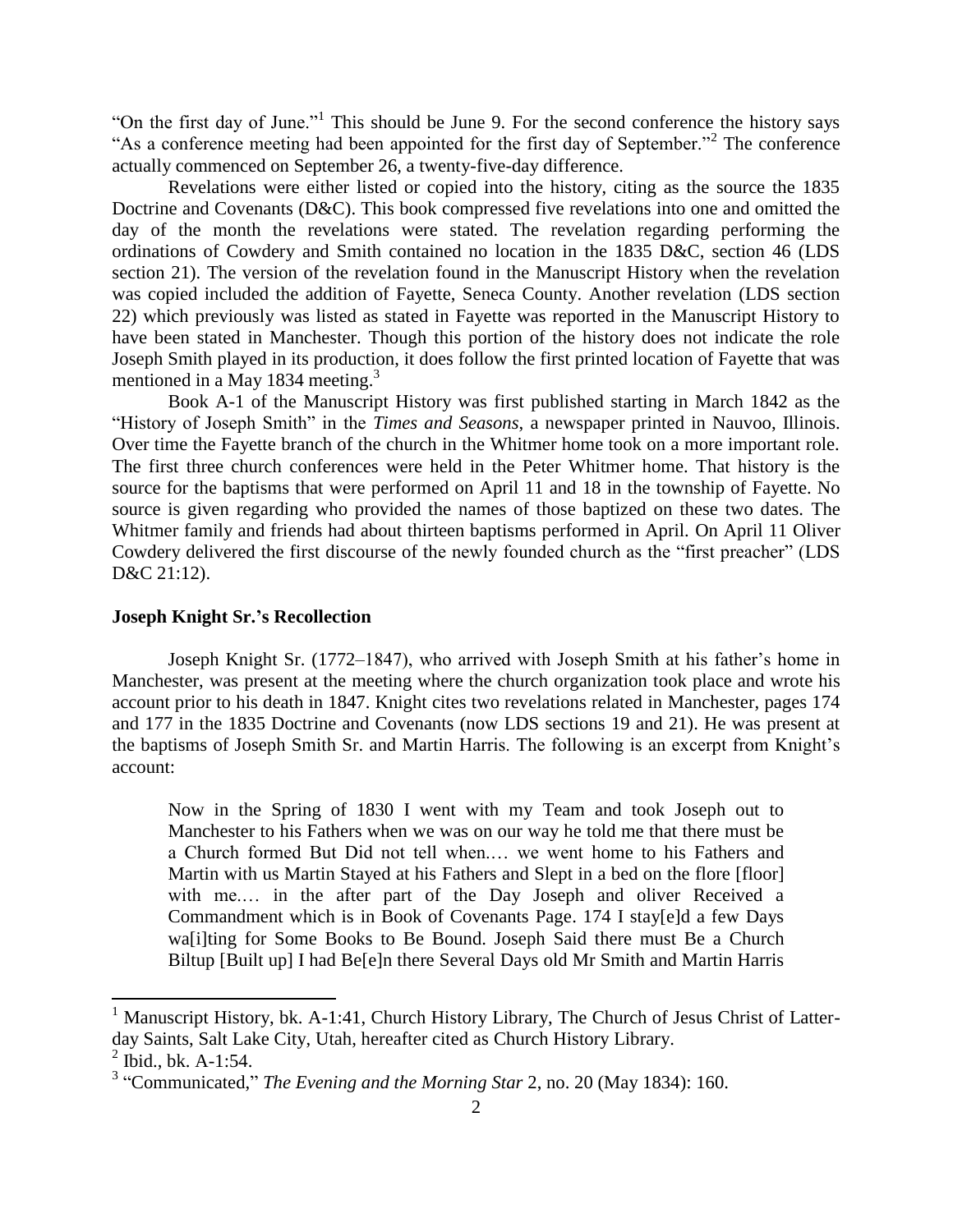Come forrod [forward] to Be Babtise [Baptized] for the first they found a place in a Lot a Small Stream ran thro and they ware Babtized in the Evening.… there was one thing I will mention that evening that old Brother Smith and Martin Harris was Babtised Joseph was fild [filled] with the Spirrit to a grate [great] Degree to See his Father and Mr Harris that he had Bin [Been] with So much he Bu[r]st out with greaf [grief] and Joy and Seamed [Seemed] as tho the world Could not hold him he went out into the Lot and appear[e]d to want to git [get] out of Site [Sight] of every Body and would Sob and Crie [Cry] and Seamed [Seemed] to Be So full that he Could not Live oliver and I went after him and Came to him and after a while he Came in But he was the most wrot [wrought] upon that I ever Saw any man But his Joy Seemed to Be full I think he Saw the grate [great] work he had Begun and was Desirus [Desirous] to Carry it out. on the Sixth Day of April 1830 Begun the Church with Six members and received the following Revelation Book of Covenants Page 177 they all kneel[e]d down and prayed and Joseph gave them instructions how to B[u]ild up the Church and ex[h]orted them to Be faithfull in all things for this is the work of  $God<sup>4</sup>$ 

The correct location of the church's formal organization was the meeting held in the Hyrum Smith/Joseph Smith Sr. home (not owned by the family) in Manchester. Hyrum Smith was taxed in 1830 for fifteen acres on Manchester lot number one.<sup>5</sup> Individuals who resided in Manchester, and who did not associate with the church, but who witnessed the baptisms performed would not have traveled to Fayette—a fifty-mile roundtrip—to attend a baptismal rite. The reason is that the four baptisms were performed near the Smith home in what was locally known as Crooked Brook or Hathaway Creek.

A history of Ontario County describes the stream in terms congruent with the accounts of those who claimed to be present: "Crooked brook, of Mormon fame, runs through the northwest part of the town[ship of Manchester], and it was in the waters of this stream that the Mormons baptized their early saints. Dr. [John] Stafford, an old resident of the village of Manchester, was present at the first baptism."<sup>6</sup> John Stafford, oldest son of William, "knew the Smith family well, and was present at the first baptism, when old Granny Smith and Sally Rockwell" were baptized.<sup>7</sup> The Stafford and Rockwell families were residents of the township of Manchester and lived within a mile of the Smith home. $8<sup>8</sup>$ 

 4 Joseph Knight, "Reminiscences," ca. 1835–47, Church History Library; first published in Dean C. Jessee, ed., "Joseph Knight's Recollection of Early Mormon History," *BYU Studies* 17 (Autumn 1976): 36–37.

 $\frac{5}{3}$  "Assessment Roll, of the Real and Personal Estate in the Town of Manchester in the County of Ontario," July 5, 1830, Ontario County Historical Society, Canandaigua, New York.

<sup>6</sup> John H. Pratt, in Charles F. Milliken's *A History of Ontario County, New York, and Its People* (New York: Lewis Historical Publishing Co., 1911), 1:418.

*Shortsville Enterprise* (Shortsville, NY), March 18, 1904.

<sup>8</sup> 1830 US Census, Manchester, Ontario County, New York, 169–70.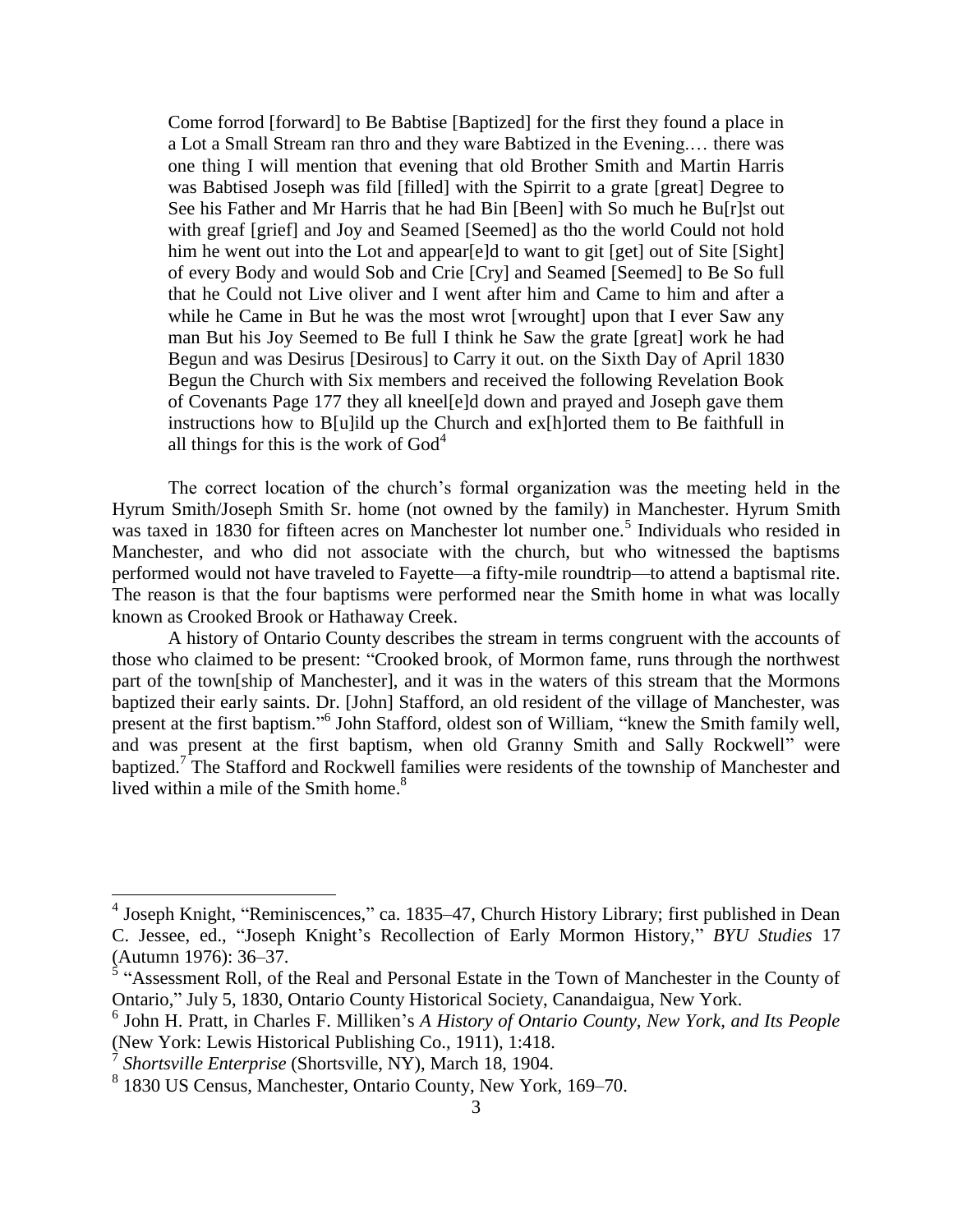

*Crooked Brook on Smith Farm, Manchester, New York. Photograph by George E. Anderson, August 1907. Published in* Birth of Mormonism in Picture *(Salt Lake City: Deseret Sunday School, ca. 1909).*

In the early years of the church only the date of the church's organization was given in licenses for those holding offices. At the conference held in Fayette on June 9, 1830, licenses were written out by Oliver Cowdery. None of the three surviving licenses contain mention of any location for the April 6 meeting but does include Fayette and the June 9 date for each individual so ordained.

# **Early Church Confirms Meeting of April 6, 1830, at Manchester**

During preparations for publishing Joseph Smith's revelations, locations were provided where each revelation was spoken and systematically included. We find in the first church periodical, *The Evening and the Morning Star*, the earliest brief history dealing with the month of April.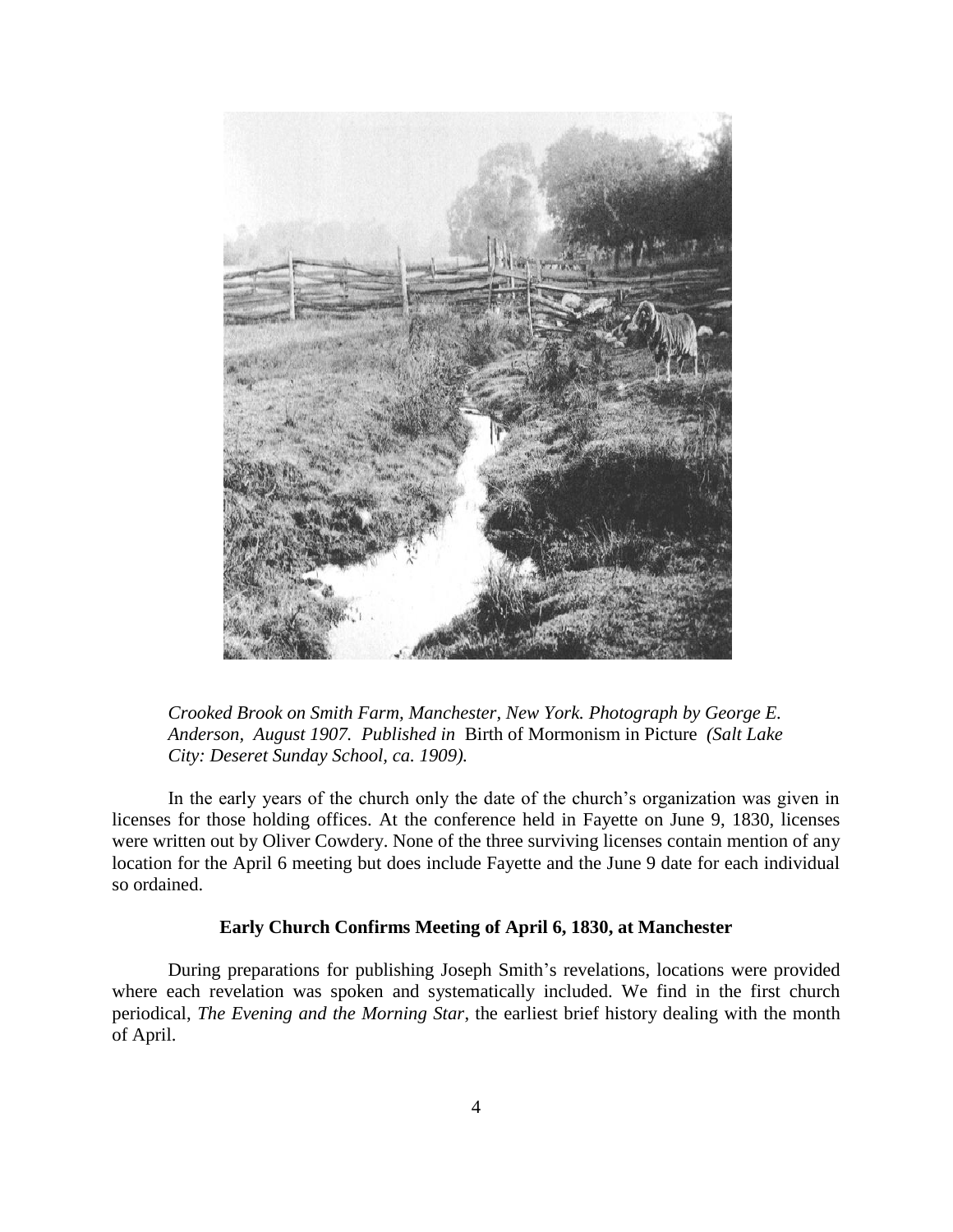Soon after the book of Mormon came forth, containing the fulness of the gospel of Jesus Christ, the church was organized on the sixth of April, in Manchester; soon after, a branch was established in Fayette, and the June following, another in Colesville, New York.<sup>9</sup>

Below is a small sample of publications that mention Manchester as the location for revelations on April 6, 1830, and/or the site of the church's organizational site. Each of the following individuals attended the meeting. The revelations were published in A Book of Commandments, for the Government of the Church of Christ (in press 1833).

Book of Commandments, chapter 17 (1833), A Revelation to Oliver, given in Manchester, New-York, April 6, 1830." [Oliver Cowdery] (LDS section 23:1–2)

Book of Commandments, chapter 18 (1833), A Revelation to Hyrum, given in Manchester, New-York, April 6, 1830." [Hyrum Smith] (LDS section 23:3)

Book of Commandments, chapter 19 (1833), A Revelation to Samuel, given in Manchester, New-York, April 6, 1830." [Samuel H. Smith] (LDS section 23:4)

Book of Commandments, chapter 20 (1833), A Revelation to Joseph, the father of Joseph, given in Manchester, New-York, April 6, 1830." [Joseph Smith Sr.] (LDS section 23:5)

Book of Commandments, chapter 21 (1833), A Revelation to Joseph (K.,) given in Manchester, New-York, April 6, 1830." [Joseph Knight Sr.] (LDS section  $23:6 - 7)$ 

Book of Commandments, chapter 22 (1833), A Revelation to Joseph, given in Manchester, New-York, April 6, 1830." [Joseph Smith Jr.] (LDS section 21) The Book of Commandments and Revelations manuscript, the source of chapter 22, recorded Fayette when it was copied by John Whitmer. This was corrected in the 1833 Book of Commandments to Manchester.

Oliver Cowdery assisted William W. Phelps in preparing the Book of Commandments for publication in Independence, Missouri (LDS D&C 55:4 and 57:13). The church organization location site of Manchester was clearly reported at this time. When the *Evening and Morning Star* was reissued in Kirtland, Ohio, the location of Manchester was retained in the following issues:

 9 "Rise and Progress of the Church of Christ," *The Evening and the Morning Star* 1, no. 11 (April 1833): 84. Oliver Cowdery, present at the April 6 meeting, where he received his ordination as second elder, assisted in the printing of the *Star*. In a prior article titled "Prospects of the Church," *The Evening and the Morning Star* 1, no. 10 (March 1833): 76, it was stated "It will be three years the sixth of April next, since the church of Christ was organized in Manchester, New York, with six members."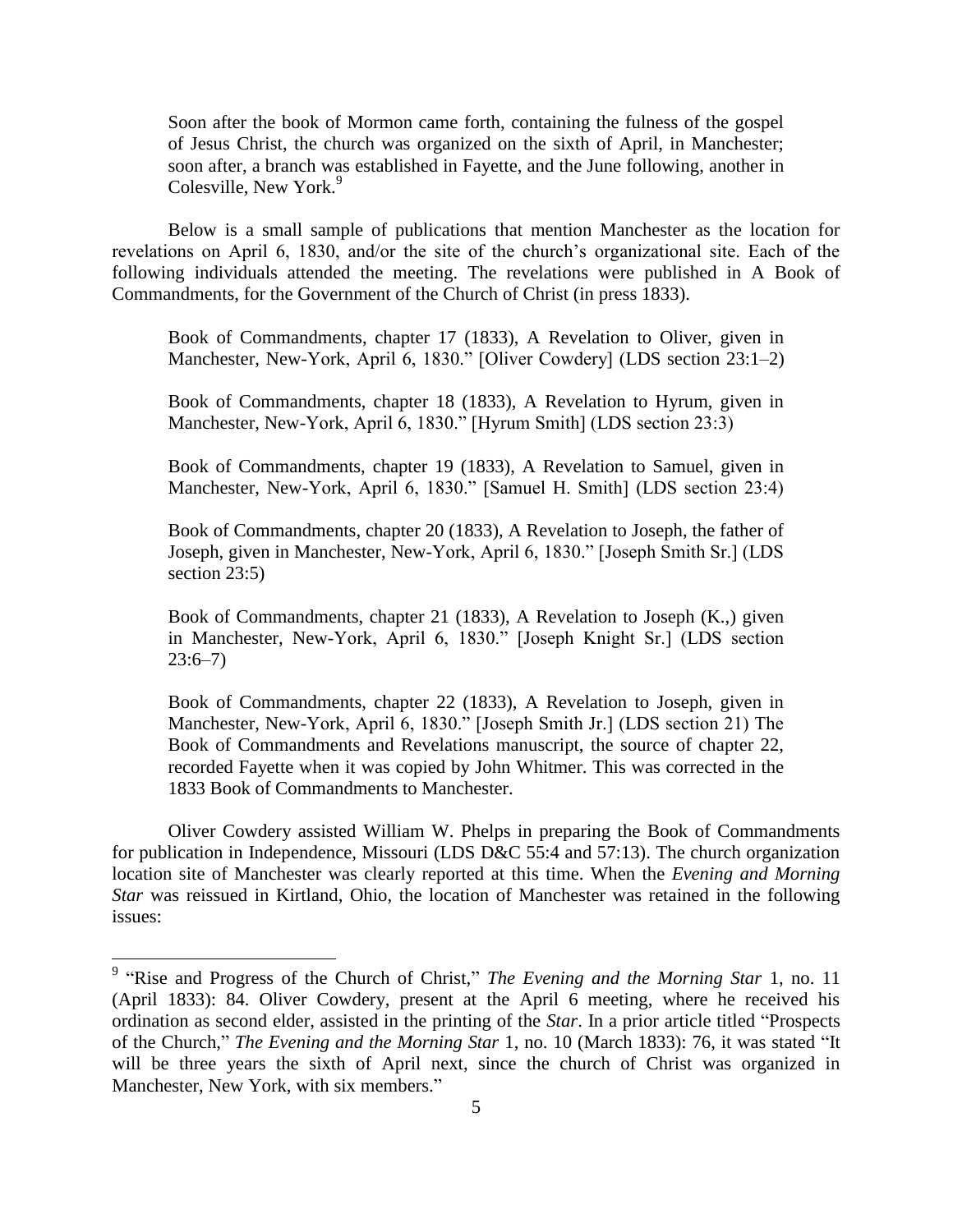"Prospects of the Church," *Evening and Morning Star* 1, no. 10 (March 1833): 151, Kirtland reprint, May 1836.

"Rise of Progress of the Church of Christ," *Evening and Morning Star* 1, no. 11 (April 1833): 167, Kirtland reprint, June 1836.

The assertion of a Fayette April 6 meeting as first claimed in 1834 was continued when the Manuscript History was being worked on in 1839. The draft history written by James Mulholland, with its deletions and insertions, demonstrates how it was not an easy process to write a history that expressed not only what happened but also the church's current position. While the April 1830 portion of the "History of Joseph Smith," printed in the *Times and Seasons* in October 1842, has the Fayette location, it did not prevent publications before and after that date from presenting where Smith actually organized the church and held its first meeting. The names of church members belonging to the United Firm, one of the church's early business ventures, were still concealed in 1843. The names were concealed to avoid being sued for church debts. Willard Richards, as official church historian, copied revelations and letters into the Manuscript History and continued efforts at concealment that were established when the Doctrine and Covenants was published in 1835.

Orson Pratt, an early 1830 convert, wrote: "And on the sixth of April, in the year of our Lord one thousand eight hundred and thirty, the 'Church of Jesus Christ of Latter Day Saints' was organized, in the town of Manchester, Ontario County, State of New York, North America."<sup>10</sup> Joseph Smith knew the correct location of church organization, and authorized the printing of the compiled "Church History" (based upon Pratt's pamphlet) for the *Times and Seasons*: "On the 6th of April, 1830, the 'Church of Jesus Christ of Latter-Day Saints,' was first organized in the town of Manchester, Ontario co., state of New York."<sup>11</sup> In 1844 Jedediah M. Grant wrote, "the rise of said church, which was organized in the town of Manchester, Ontario county, State of New York, on the 6th day of April, A.D. 1830."<sup>12</sup>

In an article printed in Honolulu, those Mormon passengers on the ship *Brooklyn* understood the origin of the restoration church when it was reported: "*Church of Latter Day Saints --* This is the name of the society founded by Joseph Smith, Jr. It was organized April 6, 1830, at Manchester, N. Y. Six members originally composed the body, viz. Joseph Smith, senior, Hiram Smith, Samuel Smith, (father and brothers of the leader,) Joseph Smith, Jr., Joseph Knight and Oliver Cowd<sup>[e]ry."13</sup>

In Utah Territory the Manchester location was still being discussed. Church historian George A. Smith wrote "Church History," which was printed in the *Deseret News*, "The Church of Jesus Christ of Latter Day Saints was organized in Manchester, New York, on the 6th of April

 $\frac{1}{10}$  *A[n] Interesting Account of Several Remarkable Visions*... (Edinburgh: Ballantyne and Hughes, 1840), 23–24; changed to Fayette in an 1848 printing.

<sup>&</sup>lt;sup>11</sup> "Church History," *Times and Seasons* 3, no. 9 (1 March 1842): 708; known as the Wentworth letter.

<sup>12</sup> *A Collection of Facts*, *relative to the course taken by Elder Sidney Rigdon* ... (Philadelphia: Brown, Bicking & Guilbert, 1844), 5.

<sup>&</sup>lt;sup>13</sup> "Arrived," *The Friend* 4 (July 1, 1846), Honolulu, Oahu, Sandwich Islands [now Hawaii]. Joseph Knight Sr. was not baptized until late June 1830.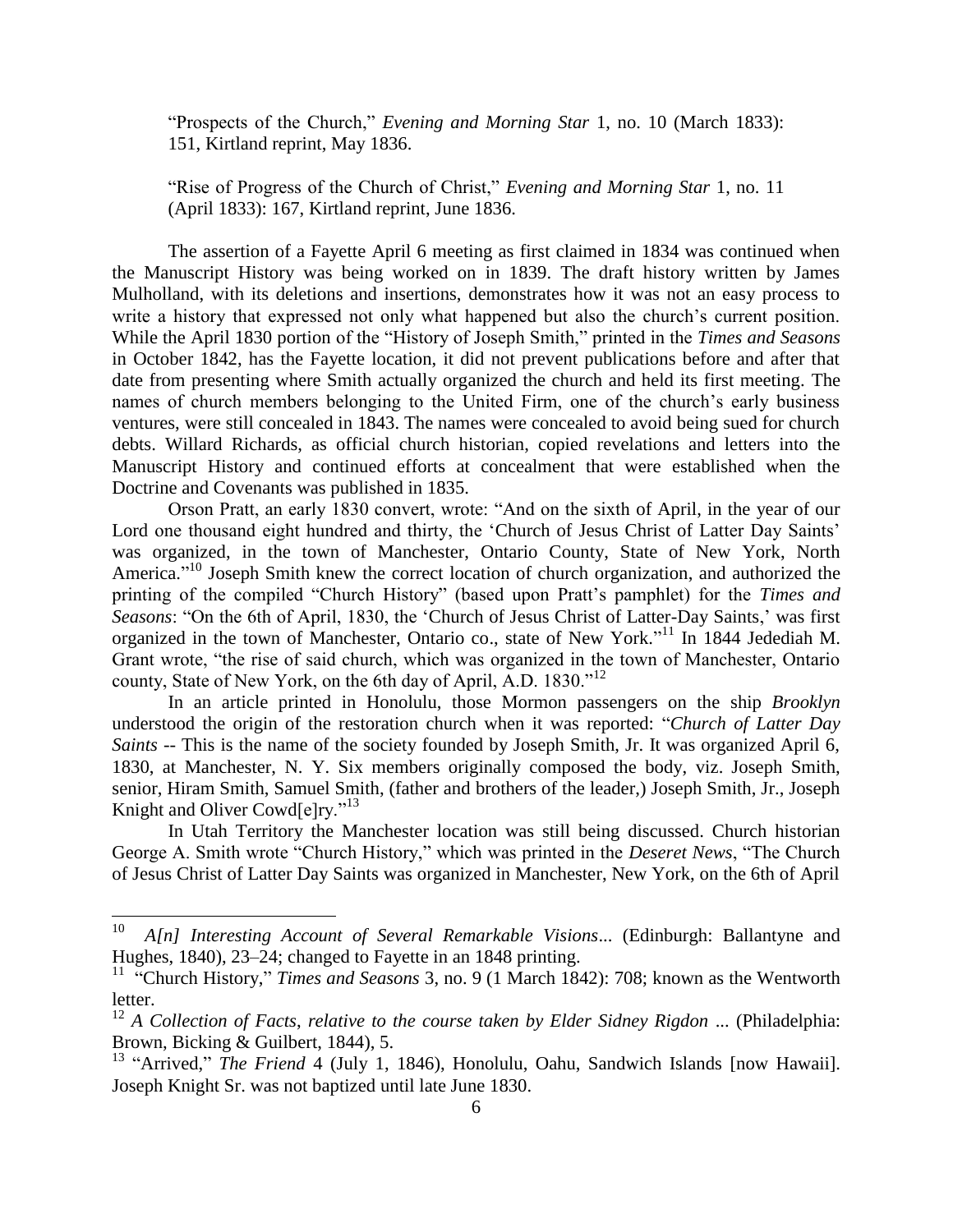1830."<sup>14</sup> "Remarks By President Heber C. Kimball, Bowery, Sunday morning, July 7, 1861," included, "When the Church was first organized in Manchester, in the State of New York, the people rose up against us."<sup>15</sup>

In 1884 Benjamin Saunders, fifteen years old in 1830, said that the "<Smiths> held meetings at their house. I was there when they first baptized. Oliver Cowdery did the baptizing. Old brother <Smith> was baptized at that time and I think old Mrs. Rockwell."<sup>16</sup> A Utah Gazetteer confirmed, "1830. April 6. First Mormon Church regularly organized at Manchester, New York."<sup>17</sup>

While the above sources demonstrate that Manchester was the location where the church was formally organized, it is equally important to examine why, when, and how the Fayette location became ingrained into the story of the church. Economic obligations were a factor in determining what occurred during 1833–34 that led to changing the name of the church but also the site of its organization.

# **The United Firm—Deeply in Debt**

As early as June 1833 Joseph Smith was concerned about the loans that were obtained from individuals or businesses by the United Firm. The United Firm was an organization that consisted of high priests who were called to serve and conduct business in behalf of the church. The following are extracts from documents regarding the situation: "Say to Bro[ther] Gilbert that we have no means in our power to assist him in a pecuniary point, as we know not the hour when we shall be sued for debts which we have contracted ourselves in N[ew] York"<sup>18</sup> In a letter from Kirtland on December 5, 1833, Smith wrote, "our means are already exhausted and we are deeply in debt and know of no means whereby we shall be able to extricate ourselves."<sup>19</sup>

On January 11, 1834, Smith and his associates prayed, "That the Lord would provide, in the order of his Providence, the bishop of this Church with means sufficient to discharge every debt that the Firm owes, in due season, that the Church may not be braught [brought] into disrepute, and the saints be afflicted by the hands of their enemies."<sup>20</sup> Jacob and Sarah Myers sold their land and mill, with water rights, in Richland County, Ohio, on March 27, 1834, for

 $\overline{a}$ 

<sup>14</sup> "Church History," *Deseret News*, September 5, 1855.

*<sup>15</sup>Deseret News*, March 19, 1862; also printed in the *Journal of Discourses*, 26 vols. (London and Liverpool: LDS Booksellers Depot, 1854–86), 9:181.

<sup>&</sup>lt;sup>16</sup> Benjamin Saunders, interview by William H. Kelley, ca. September 1884, Community of Christ Library-Archives, Independence, Missouri. Angled brackets indicate writing above the line.

<sup>17</sup> Robert W. Sloan, ed. and comp., *Utah Gazetteer and Directory of Logan, Ogden, Provo and Salt Lake Cities for 1884* (Salt Lake City: Herald Printing and Publishing Co., 1884), 207.

<sup>&</sup>lt;sup>18</sup> Joseph Smith, et al to Brethren, Jackson County, Missouri, 25 June 1833. Church History Library.

 $19$  Joseph Smith to Dear Brethren, Jackson County, 5 December 1833. A copy of the letter is in Joseph Smith Letterbook 1:68, Church History Library.

<sup>&</sup>lt;sup>20</sup> Joseph Smith journal, 11 January 1834, Church History Library.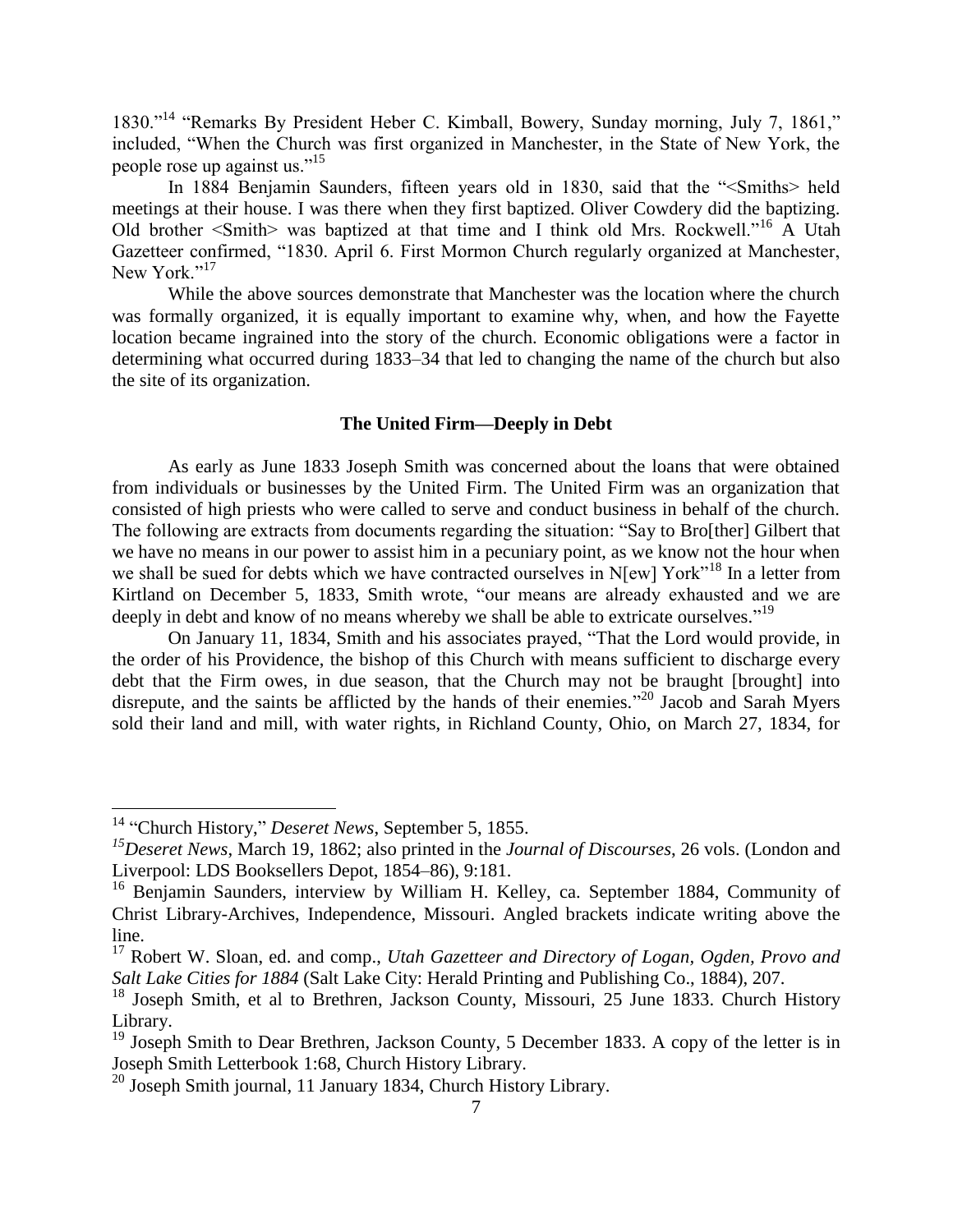\$10,250.<sup>21</sup> Joseph Smith wrote to leaders in Missouri: "we have run into debt for the press, and also to obtain money to pay the New York debt for Zion."<sup>22</sup>

Frederick G. Williams (1787–1842) wrote in Joseph Smith's journal: "on the 7th day of April [1834] Bros Newel [K. Whitney] Oliver [Cowdery] Frederick [G. Williams] Heber [C. Kimball] and myself meet in the councel room and bowed down befor the Lord and prayed that he would furnish the means to deliver the firm from debt." On April 10 the United Firm met and "it was agreed that the firm should be desolvd [dissolved] and each one have their stewardship set off to them."<sup>23</sup> The Newel K. Whitney and Company borrowed funds the next week:

We owe Eight Thousand dollars, which must be paid by the first of Sept next. but if we can get 4 or 5 Thousand this month I can pay our debts here  $\&$  so much of our debts in New York that they will wait till Sept for the balance & I also shall be able to purchase some goods this Spring for to make my assortment more compleet [complete] through the summer—

At any rate we must have 4 thousand dollars this month

[blank space]

 $\overline{a}$ 

The bearer hereoff [sic] Joeph Smith Jr is authorised by us to borrow from One to Eight thousand dollars  $\&$  sign a note for the same in the name of N. K. Whitney  $\&$ Co which note we will hold ourselves bound to pay

Kirtland 18 apl 1834 N. K. Whitney  $& Co^{24}$ 

A revelation instructed, "pay all your debts … humble yourselves … write spe[e]dily unto New York, … I will soften the hearts of those to whom you are in debt, that it shall be taken away out of their minds to bring afflictio[n] upon you."<sup>25</sup> The revelation continues:

Inasmuch as you obtain a chance to loan money by hundreds, or by thousands, even until you shall loan enough to deliver yourselves from bondage, it is your privilege, & pledge the properties which I have put into your hands this once by giving your names by common consent, or otherwise as it shall seem good unto you. I give unto you the privilege this once  $2^6$ 

<sup>&</sup>lt;sup>21</sup> Deed Book, vol. 11:464, Richland County Recorder, Recorder's Office, Mansfield, Ohio.

<sup>&</sup>lt;sup>22</sup> Joseph Smith to Edward [Partridge], William [Phelps], and others of the firm, 30 March 1834,

Oliver Cowdery Letterbook, 34, Henry E. Huntington Library, San Marino, California.

<sup>&</sup>lt;sup>23</sup> Joseph Smith journal, 7 and 10 April 1834, Church History Library.

<sup>&</sup>lt;sup>24</sup> Joseph Smith Collection, Financial Papers, bx. 5, fd. 3, Church History Library.

<sup>&</sup>lt;sup>25</sup> Book of Commandments, Laws and Covenants; book C, Church History Library; LDS D&C 104:78–79, 81, April 23, 1834.

<sup>&</sup>lt;sup>26</sup> Book of Commandments, Laws and Covenants; book C; LDS D&C 104:84–86.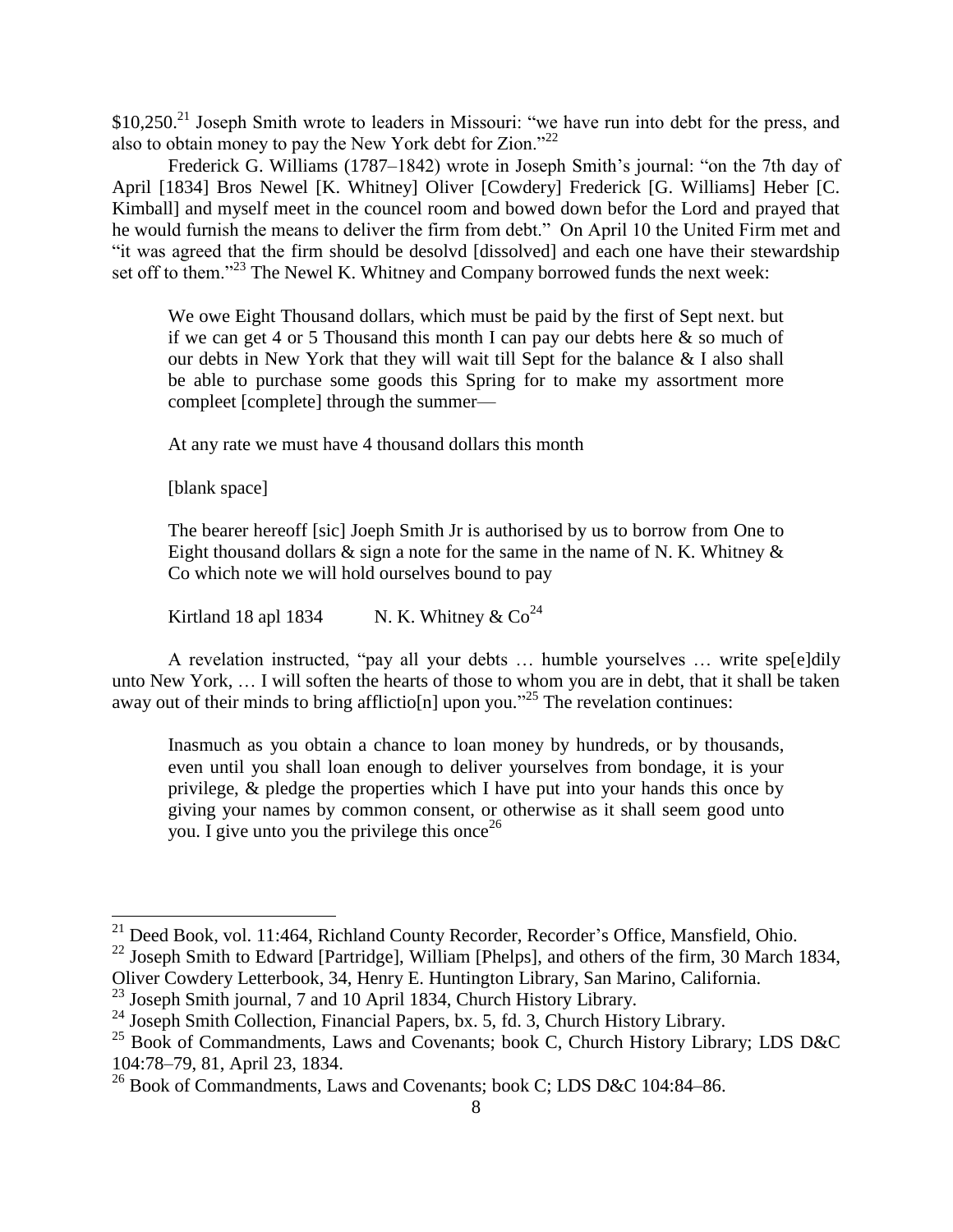Oliver Cowdery recorded for April 23, 1834: "Assembled in council with breth[r]en Sidney [Rigdon], Federick [G. Williams], Newel [K. Whitney], John Johnson, and Oliver [Cowdery] and united in asking the Lord to give bro. Zebedee Coltrin influence over our bro. Jacob Myres [Myers Sr.], and obtain from him the money which he has gone to borrow for us, or cause him [Myers] to come to this place  $\&$  give it himself."<sup>27</sup> Zebedee Coltrin was to see only one person, viz. Jacob Myers.<sup>28</sup> The plan was to borrow money from Myers to pay the debts. Another revelation gave instruction on what to do:

Kirtland 28 April 1834

Verily thus saith the Lord concerning the division and settlement of the United Firm: Let there be reserved three Thousand Dollars for the right and claim of the Firm in Kirtland for inheritances in due time, even when the Lord will; and with this claim to be had in remembrance when the Lord shall reveal it for a right of inheritance, Ye are made free from the Firm in Zion and the Firm of in Zion is made free from the firm in Kirtland: Thus Saith the Lord Amen

Copied from the original by Orson Hyde<sup>29</sup>

The United Firm was dissolved and separated into two firms; one in Missouri and the other in Kirtland. The firm in Kirtland was to divide up property as instructed in an April 23, 1834 revelation (LDS D&C 104).

# **Kirtland Firm printed change to Fayette location**

Members of the Kirtland firm attended a conference and published the following in the May 1834 issue of *The Evening and the Morning Star* (Kirtland, Ohio).

*Communicated.*

*Kirtland, Ohio,* May 3, 1834.

 MINUTES of a Conference of the Elders of the church of Christ, which church was organized in the township of Fayette, Seneca county, New-York, on the 6th of April, A. D. 1830.

 The Conference came to order, and JOSEPH SMITH JR. was chosen Moderator, and FREDERICK G. WILLIAMS and OLIVER COWDERY, were appointed clerks.

After prayer the Conference proceeded to discuss the subject of names

l

 $^{27}$  Joseph Smith journal, 23 April 1834, Church History Library.

 $28$  This was brought to my attention by Rick Grunder.

<sup>&</sup>lt;sup>29</sup> Book of Commandments, Laws and Covenants; book C, Church History Library.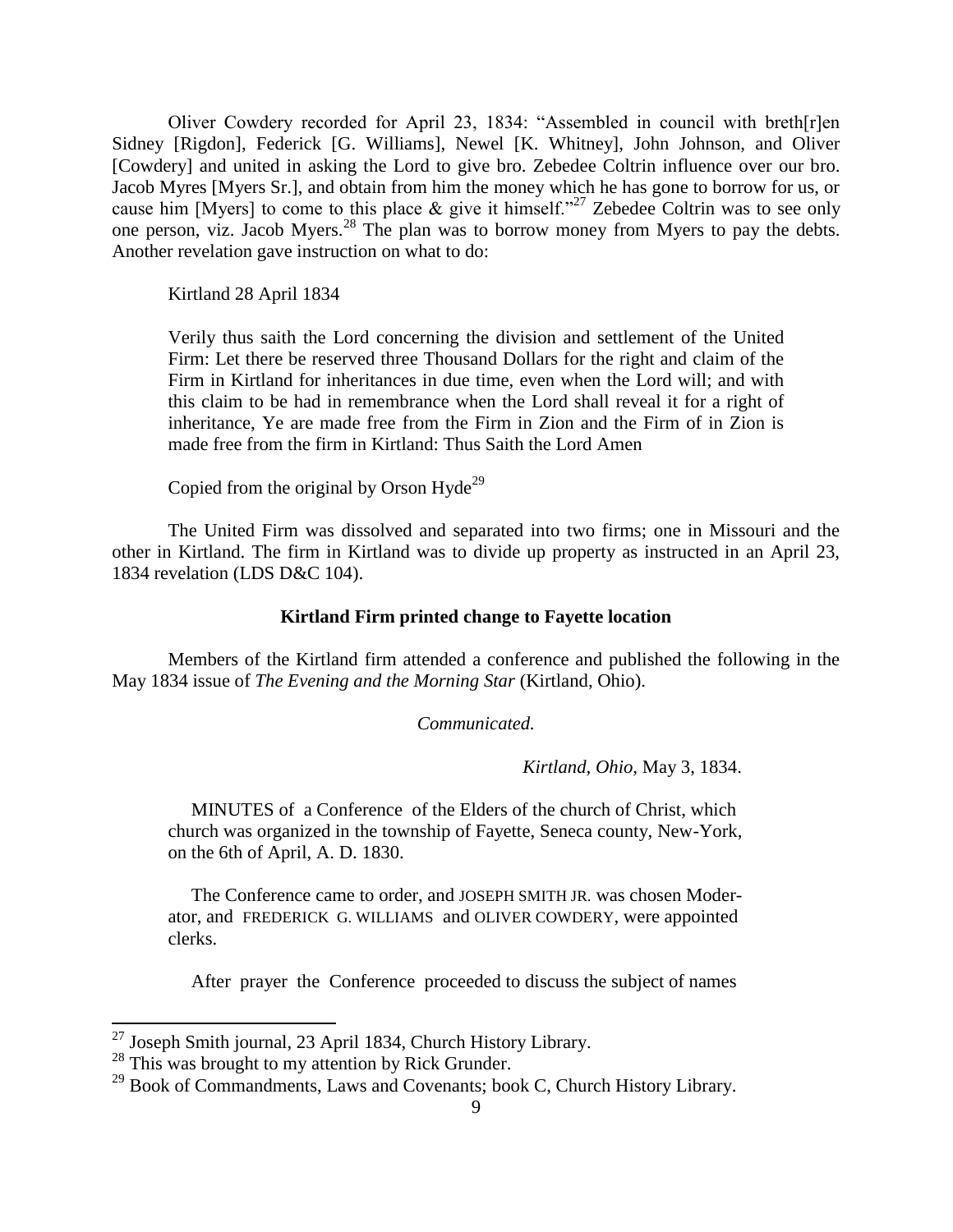and appellations, when a motion was made by SIDNEY RIGDON, and seconded by NEWEL K. WHITNEY, that this church be known hereafter by the name of THE CHURCH OF THE LATTER DAY SAINTS. Appropriate remarks were delivered by some of the members, after which the motion was put by the Moderator, and passed by unanimous voice.

 *Resolved* that this Conference recommend to the Conferences and Churches abroad, that in making out and transmitting Minutes of their proceedings, such minutes and proceedings be made out under the above title.

 *Resolved* that these Minutes be signed by the Moderator and Clerks, and published in *The Evening and The Morning Star*.

JOSEPH SMITH JR. *Moderator*.

FREDERICK G. WILLIAMS, Clerks.

OLIVER COWDERY.<sup>30</sup>

Those at the conference who had been members of the Kirtland firm were Joseph Smith Jr., Frederick G. Williams, Oliver Cowdery, Sidney Rigdon and Newel K. Whitney. Although there was no longer a church United Firm, the changes to the name and founding location of the church, as stated in the minutes, nonetheless have prevailed in tradition. The change to Fayette is also reflected in a copy of a deed from John Johnson to Joseph Smith Jr., May 5, 1834:

Made  $5<sup>th</sup>$  Day of May 1834 John Johnson to Joseph Smith Jr President of the Church of Christ organized on the 6 Day of April 1830 in the township of Fayett<sup>[e]</sup> and was called the Church of Latter Day saints by a Conference of the Elders of the said Church Assembled in the township of Kirtland on the  $3<sup>d</sup>$  day of May  $1834...^{31}$ 

The idea of breaking up the United Firm, changing the name of the church, and the April 6, 1830, location, functioned to steer creditors away from suing the church or firm members, if only for a short time. The use of pseudonyms in the 1835 D&C, including changing "United Firm" to "United Order," (1835 D&C sections 93 and 98; LDS D&C 92 and 104), show the continued concern regarding debts after the firm was divided in 1834. The sections were said to be a "Revelation to Enoch" and a "Revelation given to Enoch" but were actually proclaimed by Smith.

Publishing that the church was "organized in the township of Fayette, Seneca county, New-York, on the 6th of April, A. D. 1830" created an elusive location for the April 6 meeting. This may have been done intentionally to throw creditors off. In fact, this seems evident since Manchester was still printed in church works after the 1835 D&C was printed.

 30 "Communicated," *The Evening and the Morning Star*, 160; emphasis in original, Oliver Cowdery, editor.

<sup>&</sup>lt;sup>31</sup> Lyman Cowdery Collection, Church History Library.